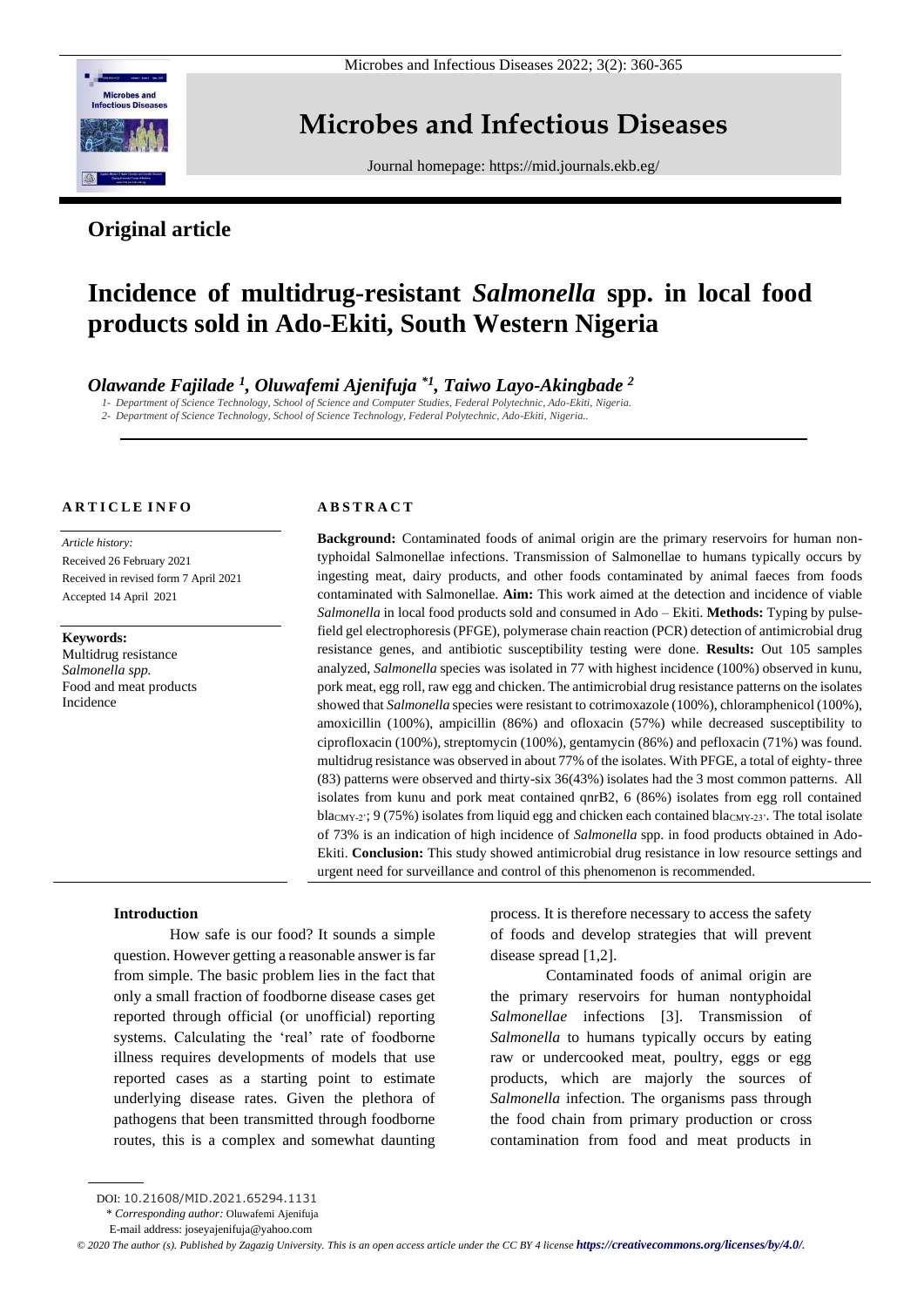households or food service establishment and institution such as hospital to food consumed by the public [4]. Nontyphoidal *Salmonella* isolates produce a common food-related infection that causes mild and self-limiting diarrhoea and, occasionally, a potentially fatal invasive disease with bacteremia and endovascular infection [5]. They colonize the gastrointestinal tracts of cattle and other animals; many infected cattle are asymptomatic carrier. They can survive for weeks outside a living body [6]. They had been found in dried excrement after two and half years. It is not destroyed by freezing, ultra violet radiation but heat accelerates their demise, and they perish after being heated to  $55^{\circ}$ C for one hour or  $60^{\circ}$ C for 30 minutes [3].

Antimicrobial agents such as fluoroquinolone and third-generation cephalosporin are commonly used to treat severe human *Salmonella* infections [7]. Resistance to these and other antimicrobial drugs, as well as multidrug resistance has increased over the last several decades, probably as a consequence of antimicrobial agents in use at intensive animal husbandry and medicine [8]. Antimicrobial resistant strains of *Salmonella* species are now widespread all over the world. In developed countries, it is becoming more and more accepted that a majority of resistant strains are of zoonotic origin and have acquired their resistance in an animal host before being transmitted to human through the food chain [9].

The emergence of antimicrobial drug resistance is a matter of concern. Therefore this research work aims at the detection and incidence of viable *Salmonella* in local food products sold and consumed in Ado – Ekiti, and to determine the rate of multi-drug resistance amongst the isolated *Salmonella*.

#### **Materials and Methods**

#### **Collection of samples**

Total number of one hundred and five (105) samples; which comprised kunnu (12), yoghurt (12), pork meat (14), chicken (13), turkey (7), egg roll (7), meat pie (7), gala sausage (7), raw egg (12), tin tomatoes (7), and cake (7) were bought from Oja-Oba; a highly patronized market in Ado – Ekiti metropolis, Ekiti State. The food samples were randomly selected and separately collected in sterile tightly covered plastic containers, and then brought to the laboratory within 45 minutes of collection.

#### **Preparation of samples, isolation and identification of** *Salmonella*

The samples were kept in sterile beakers separately and they were homogenized aseptically to obtain suspension. The homogenates were cultured into Nutrient Broth (MP Biomedicals, USA). The streaked plates were inverted and were incubated at 37°C for 24hrs. A loopful of the suspension was subculture on Shigella–Salmonella agar (Thomas Scientific, USA). The *Salmonella* spp. was identified using conventional methods [10].

#### **Susceptibility testing**

Susceptibility testing was carried out by disk diffusion method according to Clinical and Laboratory Standard Institute [11]. A colony from stock was sub-cultured into 5 mL of nutrient broth (LAB) and was incubated at  $37^{\circ}$ C for 18h. About 0.1 mL of the overnight broth of each organism was pipette into 9.9 mL of the broth to yield a  $10<sup>1</sup>$ dilution [11]. The procedure was continued to obtain a final dilution of  $10<sup>3</sup>$ . The bacterial suspension was spread onto a Mueller-Hinton agar (MP Biomedicals, USA) and a multi-disk (Abtek, UK) containing cotrimoxazole (25µg), chloramphenicol (30µg), sparfloxin (10µg), ciprofloxacin (10µg), ampicillin (10µg), amoxicillin (30µg), gentamycin (10µg), pefloxacin (10µg), and streptomycin (30µg) were placed on the agar. Multidrug resistance was defined as non-susceptibility to  $\geq$ 3 antimicrobial drug classes [11].

#### **Pulsed–field gel electrophoresis (PFGE)**

All *Salmonella* isolates were analyzed for genetic relatedness by PFGE by using *Xba*1 according to the CDC PulseNet protocol [12]. Electrophoresis was performed with a CHEF-DR111 system in the Science Technology Research Lab, Federal Polytechnic, Ado-Ekiti, Nigeria by using 1% Seakem agarose in 0.5x Tris-borate-EDTA at 180V. Running conditions consisted of 1 phase from 2.2 to 63.8s for a run of 22h**.**

#### **PCR detection of antimicrobial drug resistance genes**

Presence of *qnr* genes was determined by using PCR; using the QIAGEN Plasmid Purification mini kit, with primers QP1 and QP2 for *qnrA,* FQ1 and FQ2 for *qnrB,* and 5'- ATGGAAACCTACAATCATAC-3' and 5'-AAAAACACCTCGACTTAAGT-3' for *qnrS*. The *qnrB* allele was determined by amplification and sequencing with primers FQ1 and FQ2. Screening for *aac(6')-1b-cr* was performed [13]. Primer pairs used for amplification of β**-**lactamase genes were;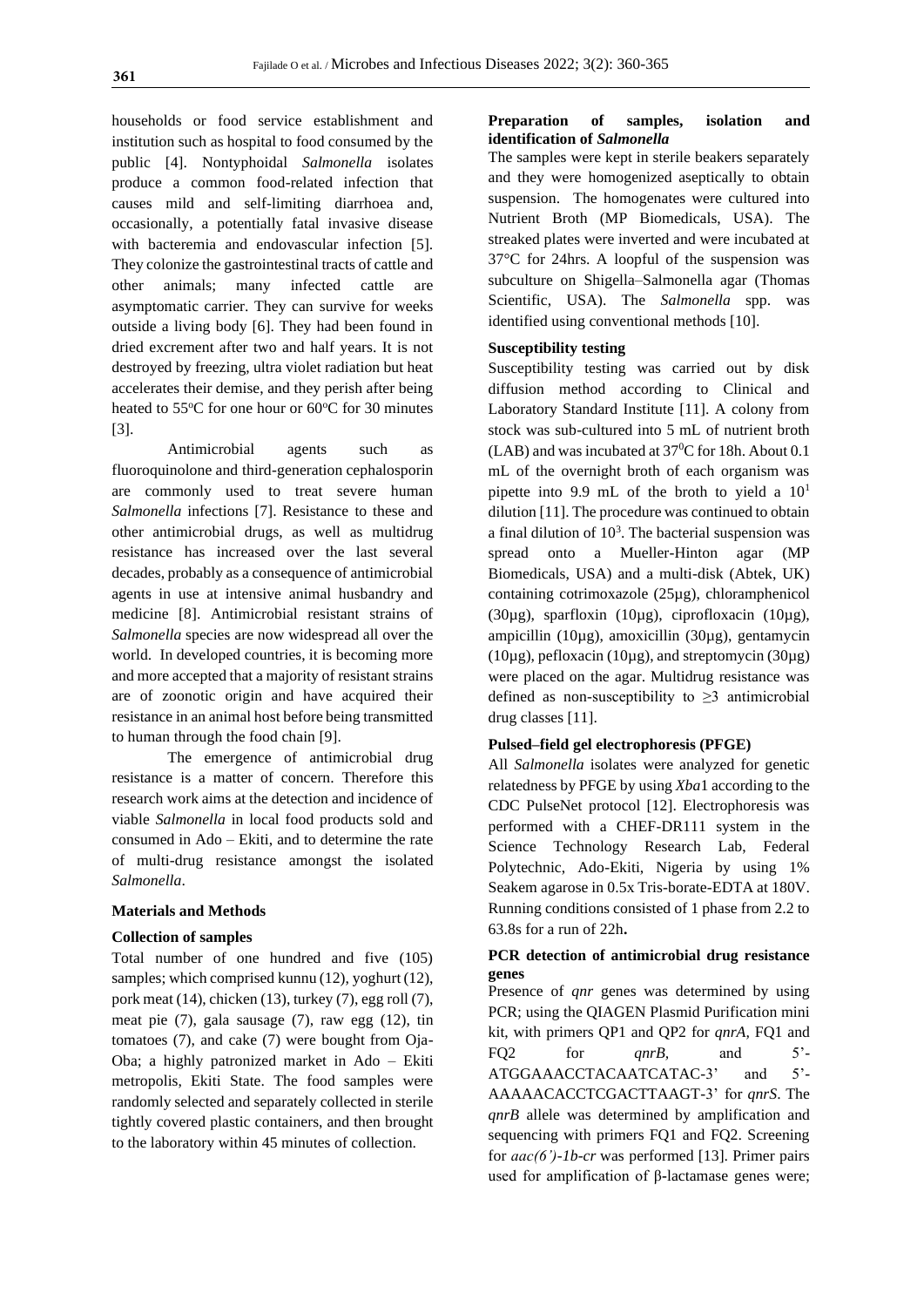*blacmy* (5'-ATGATGAAAAAATCGTTATGC-3') and (5'TTGCAGCTTTTCAAGAATGCGC-3'),*blaOXA-1* (5'AATGGCACCAGATTCAACTT-3') and (5'-CTTGGCTTTTATGCTTGATG-3'); and *blaSHV* (5'-GGTTATGCGTTATATTCGCC-3') and (5'-TTAGCGTTGCCAGTGCTC-3'). *blaCTX-M* genes were screened by using a multiplex PCR assay [14].

#### **Results**

The results of this work are shown in tables below. **Table 1** shows the incidence of *Salmonella*  spp. in some food and meat product samples. High incidence (100%) of *Salmonella* spp. was observed in kunu, pork meat, chicken, egg roll, and raw egg; while low incidence was observed in tin tomatoes and gala sausage, and cake. Out of 105 samples tested, 77(73%) were positive for the *Salmonella* spp.

**Table 2** shows the susceptibility pattern of *Salmonella* spp. to conventional antimicrobial agents. All the isolates were sensitive to ciprofloxacin 77(100%), and cotrimoxazole 77(100%), while 66(86%) and 55(71%) were sensitive to gentamycin and pefloxacin respectively. All isolates were resistant to cotrimoxazole, chloramphenicol and amoxicillin while 66(86%) and 44(57%) were resistant to ampicillin and ofloxacin respectively. With PFGE, a total of eighty- three (83) patterns were observed and thirtysix 36(43%) isolates had the 3 most common patterns. The isolates with these patterns were found to show high resistance to cotrimoxazole, chloramphenicol, ampicillin and amoxicillin.

**Table 1.** Incidence of *Salmonella species* in some food and meat product samples.

| <b>Source</b>       | No of samples | <b>Total number of</b><br>isolates | Percentage of isolate $(\% )$ |
|---------------------|---------------|------------------------------------|-------------------------------|
| Kunu                | 12            | 12                                 | 100                           |
| Yogurt              | 12            | 11                                 | 92                            |
| Pork meat           | 14            | 14                                 | 100                           |
| Chicken             | 13            | 13                                 | 100                           |
| Turkey              |               | $\overline{c}$                     | 29                            |
| Egg roll            |               | ⇁                                  | 100                           |
| Meat pie            |               |                                    | 71                            |
| Gala sausage        |               |                                    | 14                            |
| Raw egg             | 12            | 12                                 | 100                           |
| <b>Tin Tomatoes</b> |               | $\theta$                           | $\Omega$                      |
| Cake                |               | $\theta$                           |                               |
|                     | 105           | 77                                 | 73                            |

 **Table 2.** Susceptibility pattern of *Salmonella* sp. to conventional antibiotics.

| <b>Antibiotics</b> | Sensitive $(\% )$ | Resistance $(\% )$ |
|--------------------|-------------------|--------------------|
| Cotrimoxazole      | Nil               | 77 (100)           |
| Chloramphenicol    | N <sub>il</sub>   | 77 (100)           |
| Ofloxacin          | 33(43)            | 44 (57)            |
| Ciprofloxacin      | 77 (100)          | Nil                |
| Ampicillin         | 11(14)            | 66 (86)            |
| Amoxicillin        | N <sub>il</sub>   | 77 (100)           |
| Gentamycin         | 66 (86)           | 11 (14)            |
| Pefloxacin         | 55(71)            | 22(29)             |
| Streptomycin       | 77(100)           | Nil                |

#### **Discussion**

The high incidence of the isolated *Salmonella* spp. in these food products may be due to the preparation processes which may be done under unhygienic environmental conditions.

Contamination also could result from the carrying and selling environment, cross-contamination from dust, no cognizance of shelf-life of the products, packaging and sale containers and from the hands of vendors. It has been detected that non typhoidal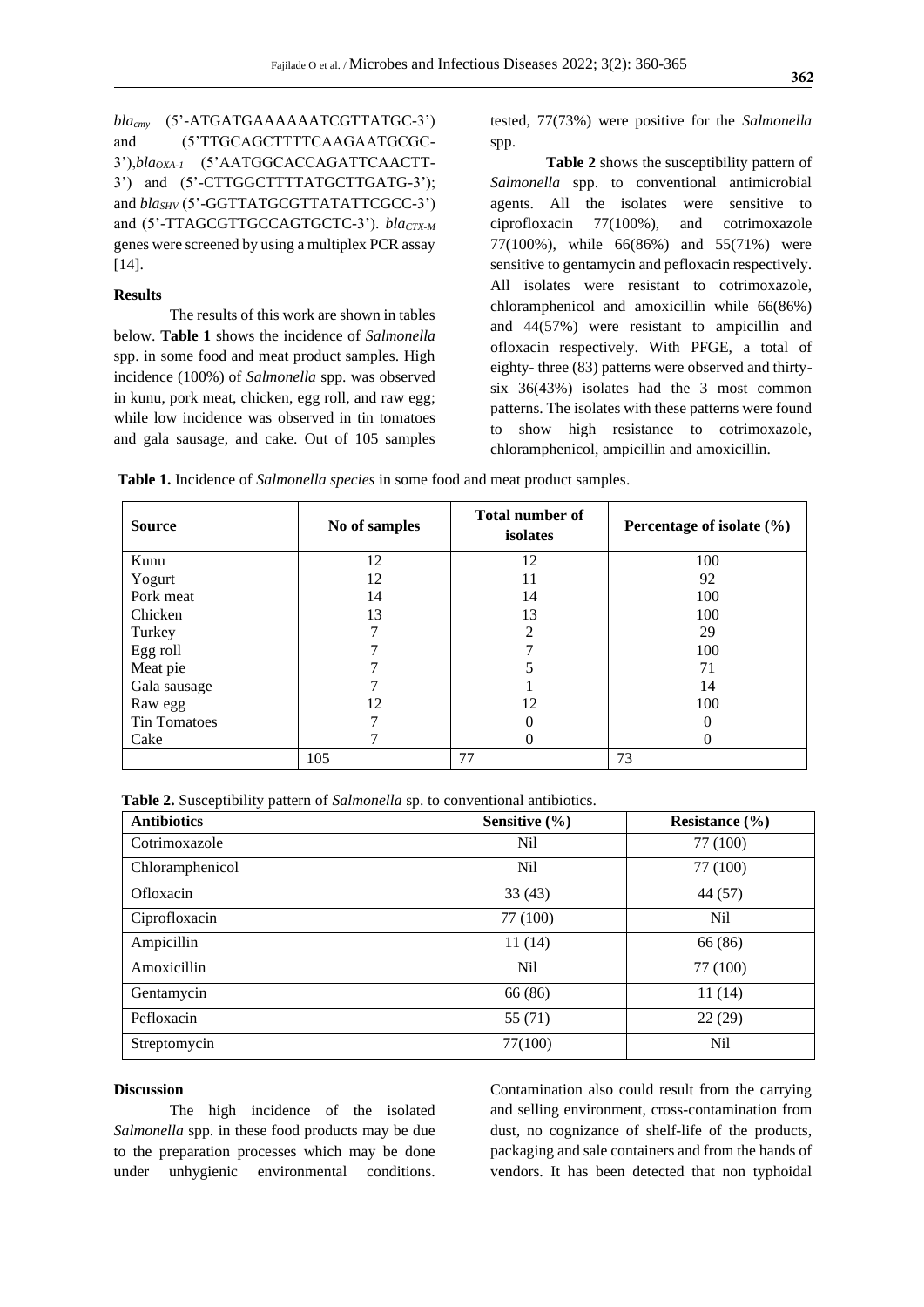*Salmonella* spp. are leading causes of foodborne illnesses in England, Australia and United States [2].

All isolates from kunu and pork meat samples contained *qnrB2*, 6(86%) isolates from egg roll contained *bla*<sub>CMY-2</sub>; 9 (75%), isolates from raw egg and chicken each contained *blac<sub>MY-23</sub>* which is the mechanism for extended-spectrum cephalosporin resistance. The genes that code for this resistance have proven to be remarkably mobile and widely distributed within and between species. Integrons are widely distributed among *Salmonella*  spp. and are potentially capable of transmitting drug resistance [15]. Similarly **Dallal et al.** [16] reported *Salmonella* spp*.* from beef sample as 100% resistant to erythromycin and tetracycline; 60% resistant to sulphamethoxazole, and all isolates were susceptible to ciprofloxacin and streptomycin.

Multidrug resistance is evidenced in this study and this can be ascribed to the wide spread use of antibiotics both inside and outside of medicine, selling of the antibiotics over the counter without prescription, misuse and over use of antibiotics by doctors as well as patients, inappropriate prescription and most significantly for this study, addition of antibiotics to the feed of livestock. The multi-drug resistant result in this study is higher than that of **Al-Salauddin et al.** [17] who reported 16.67% isolates of *Salmonella* originated from broiler meat as multidrug resistant. These findings showed that multi-drug resistant in *Salmonella* spp*.* is prone to increase with the time due to indiscriminate use of antibiotics in dairy and poultry industry.

The emergence of *Salmonella* strains that are resistant to commonly used antibiotics is important to clinicians, microbiologists and those responsible for the control of communicable diseases and also food industries. It is also important to farmer who may sustain economic losses when consumer confidence in their products is lost. Because use of antimicrobial agents contributes to increasing resistance and facilitates transmission of multidrug – resistant salmonellae, promoting guidelines aimed at improving appropriate use of antimicrobial agents may help prevent transmission of multidrug – resistant *Salmonella* infections in food and meat products. Control of multi-drug resistant *Salmonella typhimurium* DT 104 requires reducing infection in foods, meats and lowering the risk of contamination at all stages in the production chain [18]. In addition, the avoidance of unnecessary antibiotics usage in animal feeds should be combined with good husbandry, good abattoir practice and good hygiene at all stages in the food production chain from processing plants to kitchens and food service establishments.

The need for thorough cooking of food prior to consumption should be emphasized. Educating farmers regarding the risk of occupationally acquired infections is of great significance. From the result of the susceptibility test, there is increase in the incidence of *Salmonella* resistance to antimicrobial agent. This suggests that there should be a compulsory reassessment of the pathogen reduction e.g. increase product testing, more efficient cleaning and sanitization, better microbiological quality control and maintaining of micro flora at a low level during packaging, handling and storage of products, avoiding excess use of antibiotics in feeds and medication believing such intervention might concurrently reduce *Salmonella* contamination of food and meat products. Integration of human public sanitary surveillance system is of utmost importance in our public health infrastructure. Since 1994, an increasing number of isolates with additional resistance to trimethoprim and a few to ciprofloxacin have been reported [5].

#### **Conclusion**

The *Salmonella* spp. isolated from the local food products sold in the study area were susceptible, and as well resistant to antibiotics. The findings of this study can be used to assist in the direction of policy and interventions; to conduct other analyses like the evaluation of economic cost of *Salmonella* infections while attributing it to various food and meat products sold in Ado-Ekiti. It enables the populace to be advised on what food product should be allowed for sale and consumption in the community.

#### **Ackowledgment**

Dr. Victor Adeyinka Ajibade, the impact you made, and the legacy you left behind in the Department of Science Technology, Federal Polytechnic, Ado-Ekiti, Nigeria, in Ekiti State, in Nigeria, and in the world can never be forgotten. I acknowledge your intellectual impartation in the success of this study. You will always be remembered.

#### **Conflict of interest**

The authors declare no conflict of interest.

#### **Financial disclosures:** None.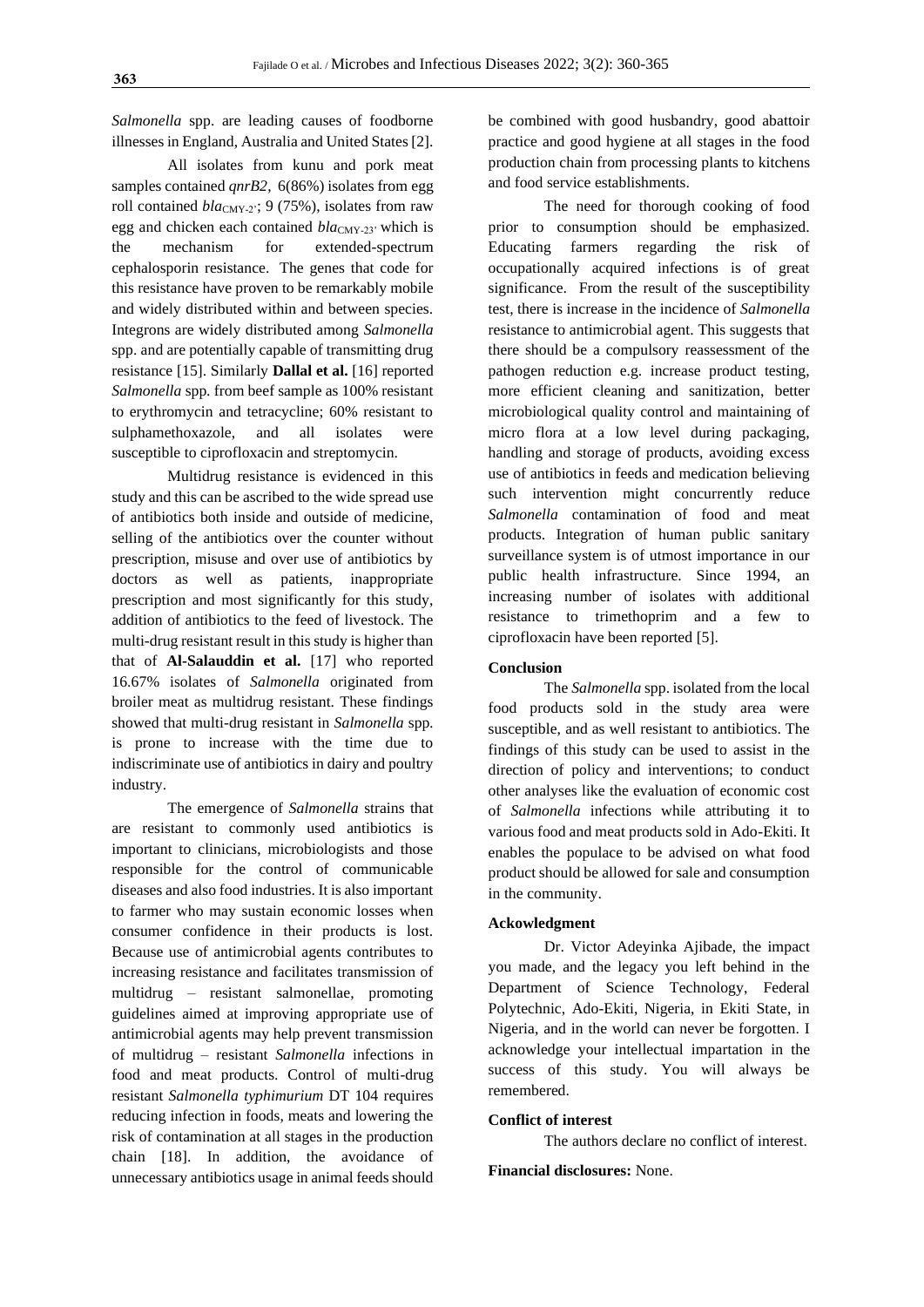#### **References**

- 1- **Anderson LT, Thilsted SH, Nielsen BB, Randassmy S.** Food and Nutrient intake among pregnant women in rural Tamil Nadu, South India Public Health Nutrition 2003; 6:131-137.
- 2- **Elaine S, Patricia MG, Frederick JA, Robert VT, Robert MH.** Foodborne illness acquired in the United States – Unspecified Agents. Emergence Infectious Diseases 2011; 17(1): 16-22
- 3- **Hoelzer K, Moreno SAI, Wiedmann M.**  Animal contact as a source of human nontyphoidal salmonellosis. Veterinary Research 2011; 42, 34.
- 4- **Joanne MW, Linda MS, Christopher JW. Prescott,** Harley and Klein's Microbiology, Seventh Edition. McGraw-Hill Companies Inc America Department of Agriculture. 2008; p. 412
- 5- **Manar A, Robert H, Ropberto V, Alex K, Nick J, Beeching JW, Christopher MP.**  Foreign travel and decreased ciprofloxacin susceptibility in *Salmonella enterica* infections. Emergence infectious Diseases 2011; 17(1): 123-125.
- 6- **Scallan E, Hockstra RM, Angulo FJ, Tauxe RV, Widdowson MA, Roy SL.** Foodborne illness acquired in the United States – major pathogens. Emergence Infectious Diseases 2011; 17:7-15.
- 7- **Lee HY, Su LH, Tsai MH, Kim SW, Chang HH, Jung SI**. High rate of reduced susceptibility to ciprofloxacin among nontyphoidal *Salmonella* clinical isolates in Asia. Antimicrobial Agents & Chemotherapy 2009; 53:2696-2699
- 8- **WHO.** World Health Organization Traditional Medicine Strategy 2002-2005. Available **in:**

http://www.who.int/medicines/library/trm/trm. stratt.eng.pdf. 2008; pp. 12-14

- 9- **Helms M, Simonsen J, Molbak K.** Quinolone resistance is associated with increased risk of invasive illness or death during infection with *Salmonella* serotype Typhimurium. Journal of Infectious Diseases 2004; 190: 1652-1654
- 10-**Edwards G, Ewing WH. Identification of**  Enterobacteriaceae 4th Edition, Elsevier publishing Company, New York. 1997; pp. 31- 42.
- 11-**Clinical and Laboratory Standard Institute.** Performance standards for antimicrobial susceptibility testing: M100, 30th ed., Wayne (PA): The Institute. 2020; 4(1): 1-13
- 12-**Ribop EM, Fair MA, Gautom R, Cameron DN, Hunter BS, Swaminatha B.**  Standardization of pulse-field gel electrophoresis (PFGE) protocol for the subtyping of *Escherichia coli* O157:H7, *Salmonella,* and *Shigella* for PulseNet. Foodborne Pathogens & Diseases 2006; 3:59- 67
- 13-**Park CH, Robicsek A, Jacoby GA, Sahm D, Hooper DC**. Prevalence in the United States of *aac(6')-1b-cr* encoding a ciprofloxacinmodifying enzyme. Antimicrobial Agents & Chemotherapy 2006; 50:3953-3855
- 14-**Woodford N, Fagan EJ, Ellingyon MJ.**  Multiplex PCR for rapid detection of genes encoding CTX-M extended- spectrum βlactamases. Journal of Antimicrobial Agents & Chemotherapy 2006; 57:154-155
- 15-**Mary GK, Jane WM, David LP, Lee HH.**  Integron-mediated multidrug resistance in a global collection of nontyphoidal *Salmonella enterica* isolates. Emergence Infectious Diseases 2009; 15(3): 388-396